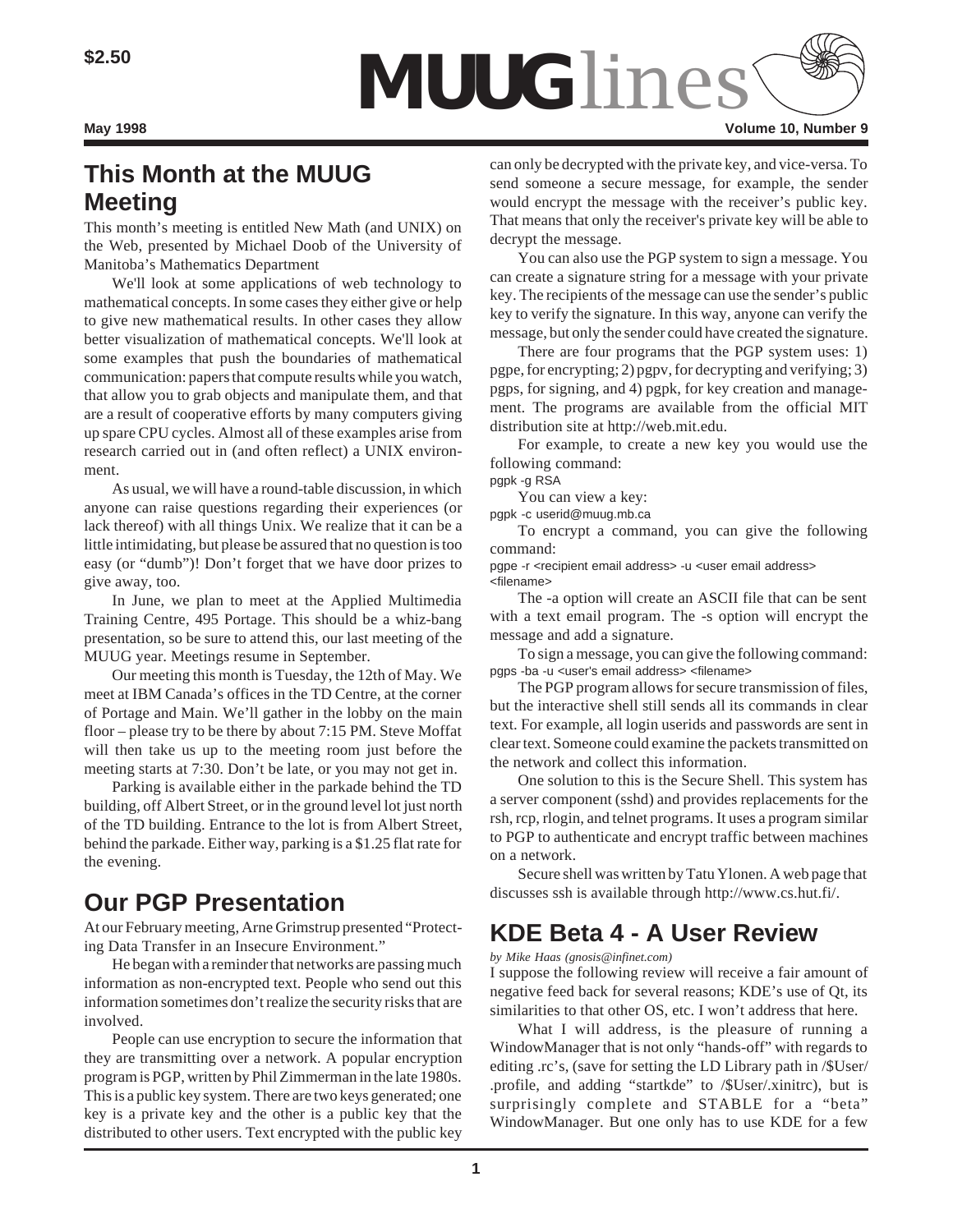### **Volume10, Number 9 May 1998**

minutes to understand that it is far more than just a "WindowManager", and has features you simply won't find in other popular WindowManager distributions.

With the plethora of K-applications which come with the distribution, KDE has all or most of the features you would expect to find in other full-blown OS's and pound for pound, has far more flexibility than CDE, which I've used, and can honestly say is FAR from what its cracked up to be.

The Beta 4 distribution installed itself well over my Beta 3 distribution, leaving my desktop settings intact. I would like to point out a few tips to beginners, to make their usage of KDE a more pleasurable.

**1. Wallpapers** KDE can change wallpaper on the fly. However, KDE's desktop manager will NOT overwrite a root window you create if you chose to stick XV or xpmroot in your.xinitrc! You can add all the images you want to /opt/kde/ share/wallpapers in .gif, .jpg, or .xpm format. Start KDE raw, with no external root window image. KDE will start with its default background colour. You can then insert Wallpaper on the fly with the desktop manager. KDE comes with its own assortment of images, and you can add to these to your hearts content.

**2. KSoundManager** By default, KDE starts with its CD player and mixer running. If you hit the "X" widget to close them, they don't - they are swallowed by kpanel and show up on the panel in a manner similar to Win95's Systray.

Shut 'em off. You will notice a \*remarkable\* improvement in speed if you disable this default setting. By all means, use KDE's CD player and Mixer if you wish, they work fine. I believe that its the Kpanel "swallow" feature that is the culprit here, and not necessarily any "bloat" from these two Kapplications. Once I turned this feature off, KDE became quite snappy on my Pentium 166 MMX w/ all of 24M of ram.

**3. Installing applications and Icons** You're gonna love this. The installation of applications and icons is a breeze and is performed in a manner similar to Win95. You can even drag an application right out of its directory on to the desktop as a link, but this is the least flexible method.

KDE stores its menu information in /opt/kde/share/applnk, in associated sub-directories such as "Applications", "Graphics", "Internet", etc., much in the same manner as Win95 uses c:windowsstart menuprograms. Applications installed in these directories show up in the "K" menu, whereas applications installed on the desktop have their respective location in / \$User/Desktop. Either location takes the same form - \*.kdelnk. Right clicking on a distribution-installed application will give you an idea of what information you have to enter, basically the name, location (if the app isn't in your path), and what you want in the pop-up hints. The .kdelnk dialogue is much more flexible than that, including commands for iconifying and running the app swallowed in Kpanel.

Icons? This is the best part. Under the "Execute" tab of the .kdelnk dialogue, is the icon button. This defaults to /opt/ kde/share/icons. You'll get a pop-up window which shows thumbs of all the .xpm formatted icons you have to choose from, and again, you can add icons here to your hearts content (as of 4/24/98, the Incoming directory of ftp.kde.org has a file called kdeicons.tgz, which has a nice set of additional icons copied after NeXT, Win95, and BeOs, etc.).

The cool part is this: Say you simply dragged the Netscape icon from /usr/local/netscape and placed it on the desktop as a link to get things started, then later, decided to install Netscape with an appropriate icon in either /\$User/ Desktop, or /opt/kde/share/applnks/Internet. The linked icon would have showed up on the desktop as the "gear" icon. After installing Netscape and restarting Kpanel, voila - your original linked icon appears on the desktop with the new icon image! Oh, the joys of mime-types... In fact, mime-types are handled so well in KDE that I can see the day when KDE might even use a full-blown mime-type database. I just hope they call it something other than a "registry"...

**4. KFM** KFM has improved significantly from previous releases and behaves in a manner similar to Win-Explorer. In fact, whereas is previous releases, .html was handled through the "help" application, it is now handled through KFM. I've used both QTScape and KFM to browse the web, and KFM, as of the writing of this review, handles things at least as well, if not better, than QTScape. Both applications will certainly continue to improve, but its nice to have \*TWO\* other Web Browser choices than Netscape!

Right-clicking on a application in KFM will allow you to pull up properties - you can set the permissions of the application on fly here, which is quite handy. All of KDE is drapn-drop enabled (NOT dndlib-based!) and "cut and paste" copying/moving of files works very well.

**5. Desktops** I only have one slightly negative comment here. By default, KDE allows you to scroll through desktops by moving the mouse above or below the desktop window convenient for some, but with my particular PS/2 mouse, I find it annoying...

**6. KDE applications** They rock - I just can't describe them any better than that. I run RH 5.0, and because 5.0 does NOT come with ppp-on or ppp-off scripts, you generally have to run the control-panel and turn on dial-up networking from there. Kppp works very smoothly, although I had to enter a script - I couldn't get PAP login working, not that I really spent anytime playing with it. My login script is simple enough that I was able to enter it and get Kppp running in minutes.

KDE comes with a host of very decent Internet applications. Kmail works extremely well and is very configurable, as is its Usenet Newsreader, Krd. KDE even comes with a network utilities application (ping, traceroute, etc.).

In conclusion, KDE Beta 4, with all of its onboard applications and utilities is not only a fine choice for any Linux user running X., but is an excellent candidate for inclusion into a Linux Distro as the default WM. For the first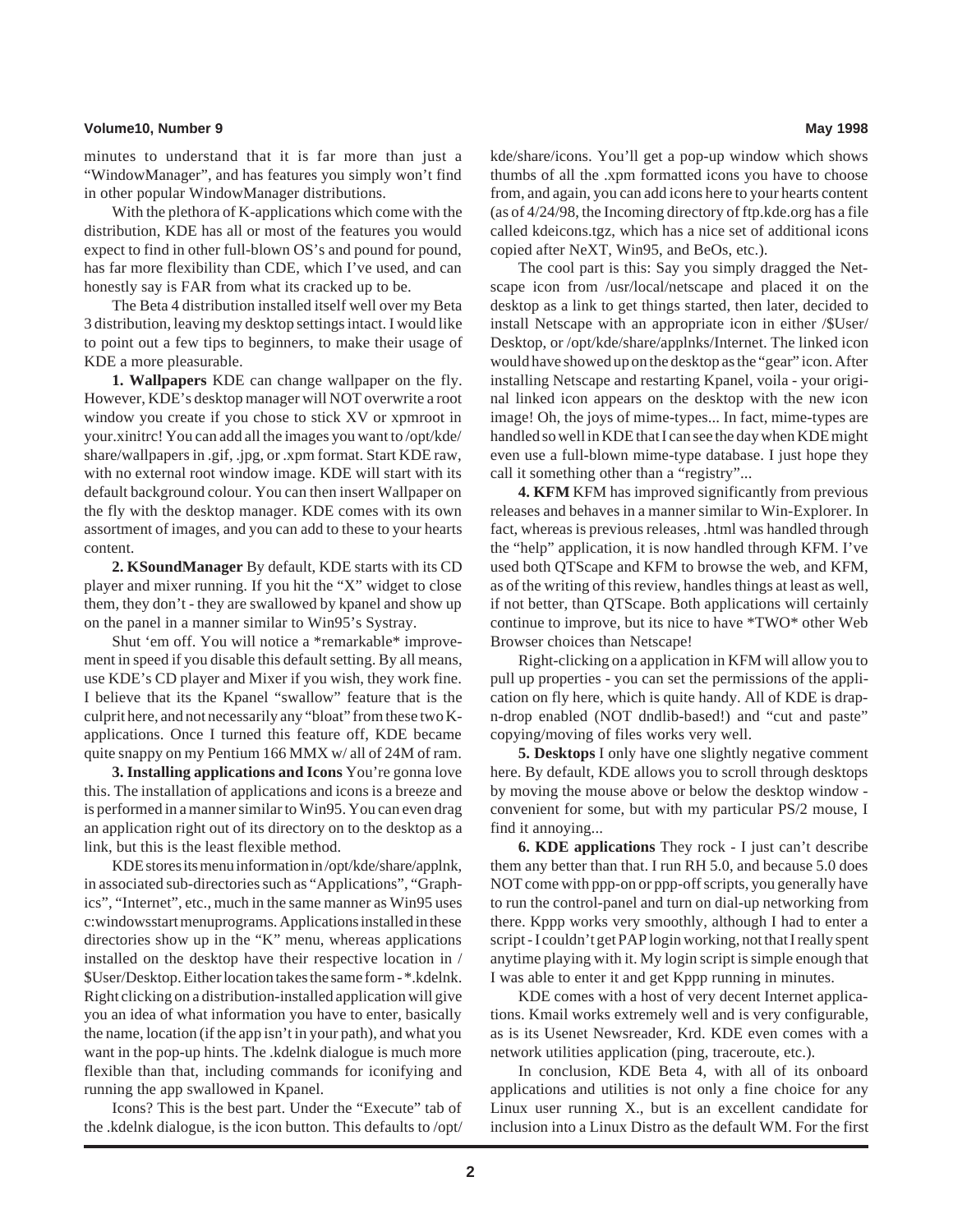time, a freely-available WindowManager which requires NO external editing of script files and is more powerful than, IMHO, any other WindowManager on the market (including the commercial CDE) is available for Linux. I've literally run 'em all, with WindowMaker being my favourite - until now. Any first-time user who can run Win95 with any facility can make great use of KDE.

Perhaps my opinion will change when Gnome hits fullblown (but running in E???), or when the GNUstep project produces its first Beta WindowManager, but its like the old saying goes - "don't knock it until you've tried it".

## **One LINUXer's Opinion**

Linux is as much a community as it is an operating system. The community is not extremely different than the Macintosh community in that it has diehard followers, and some of which tend to be almost ready to go to radical extremes, and zealous in their practices and attitudes. There is a distinct difference between the two, they are at opposite ends of the "userfriendly" spectrum.

Another distinct difference is the attitude of some (small but vocal section) of the Linux community in regards to the "newbie." About the only way I know to describe it is much like the attitudes of surfers in Hawaii and California in the 80's, a "locals only" attitude. I am not the first to suspect that there is an underlying "hackers only" attitude in the Linux community, as well as how the world sees Linux today.

To be completely honest, Linux has many great features and dimensions that other operating systems (OS's) lack. Linux took to the Internet with the GNU license shortly after it was created by Linus Torvalds. With a birth like this, networking abilities are hard to match, because they were crucial for development itself. And there is no denying that GNU itself is unmatched in what it fundamentally brings to the world of computing. Software, constantly underdevelopment, worked on around the world by large teams of people who may never meet face to face, and available for free to the public. What more could anyone ask for? Well, honestly, a lot.

Rapid development is a blessing and a curse all rolled into one. When you consider that in 1991, the it all began, and by 1994 it reached v1.0, it is quite a remarkable achievement. Something that reached a working level in a short time. And when one looks at what has happened in the last 2 years, or even 6 months, it is truly remarkable, because it has become a full fledged, fully functional, competitive OS in a market of sharks (SUN, Microsoft, Apple, etc.). A true alternative, freely available, and capable of providing strengths that commercial offerings lack.

But there is a drawback, and IMHO, that is a complete lack of standards. Options are one thing, and standards are a totally different issue the way I see it. GNU development of different xwindow managers is great, and the on going battle

### **May 1998 Volume 10, Number 9**

between GNOME and KDE does lead to healthy competition. But there could be some competition in the Linux community that is unhealthy, and causing more problems than good. Software installation is one of these issues.

There is no doubt that Linux is a great development platform, and capable of turning a standard "PC" into a real "workstation" with even more of a personal feel than any other "PC" OS out there. I can run wm2, work with X applications, and keep all my system stripped down and command line based, and my binaries will run just fine on a system running KDE that looks totally different and much more "user friendly." But, getting the applications to run in the first place is a chore many times.

Look at what is out there, there are "source tarballs" (tar.gz) for some applications, then there is Red Hat package management (.rpm), and Debian packages to mention yet another. All have their up side, and their down side.

First consider the idea of compiling from source. Seems like a great idea in theory, you stand a better chance of having it run on more platforms. You also gain the advantage of doing an optimized compile to get the application best suited for your specific system. How many times do you have to ftp something for 45 minutes, "tar -zxvf" it, and struggle with "Error (1)" when the compile fails before you get sick of it? And how do you know that the libraries you have installed were the same libraries that the developers were using? Seems the libraries themselves can be updated more frequently than the applications themselves sometimes! This process is no match for the ease of "WinShield" no matter how you slice it, and problems like this will keep Linux from ever going main stream. My mom will never run Linux when she can buy a CD of Quicken, install it in 10 minutes without any worries of ever even seeing a command line, and then she can start to struggle with how to use the menus (face it, a very large percentage of the population using computers has a hard time using GUI apps that would seem idiot proof already).

The rpm system has the advantages that it comes as a binary that you download for your platform, and can be installed with a simple command such as "rpm -ivh program.rpm" without having to deal with compiling. Well, rpm's aren't perfect either. I haven't meet an "rpm" user yet who hasn't been subject to the "failed dependencies:" syndrome and ended up hunting sunsite and other sources for even more rpm's to get the first one to install. Then you frequently run into the "conflicts with" problem, and you can't get the thing to install anyway. And, rpm binaries don't allow you to do any optimization for your specific system.

I have used SuSE, Red Hat, Open Linux, Linux Pro, and others, and frankly, they are all so different that it's hard to even get help on some problems in Linux newsgroups and IRC channels. Directory structures differ, packages of the same programs differ in name, and attitudes grow intense. Fractional divisions occur in the Linux community it self